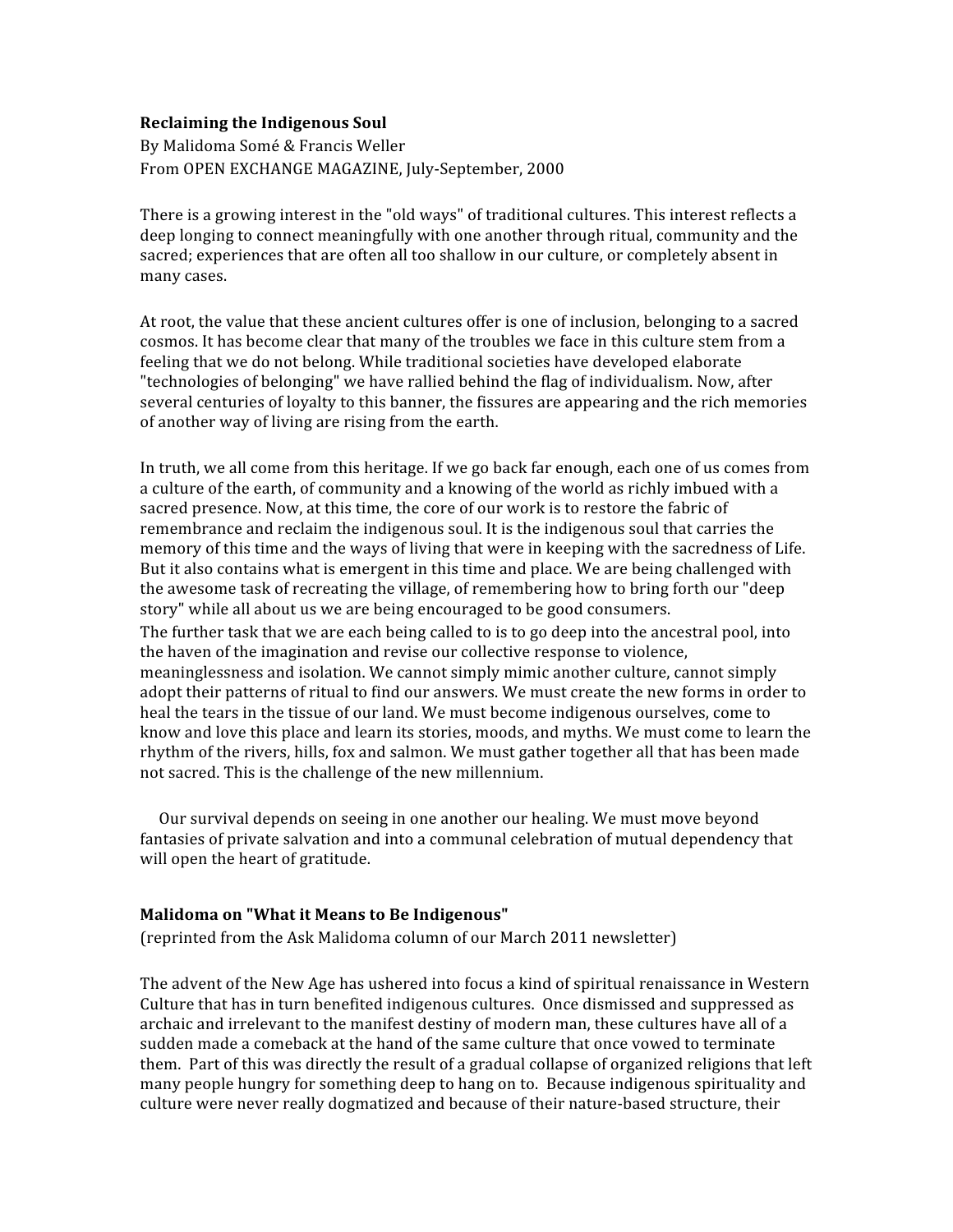appeal
became
evident,
particularly
after
these
cultures
were
formulated
in
ways
accessible to
the
linear
Western
mind
by
people
who
grew
up
in
them. Doing
so
made
their spirituality non-threatening, accessible, popular and, at times, quite fashionable. Westerners everywhere embraced indigenous ways of life sometimes with so much devotion that they surpassed the natives! In doing so, they made it look like the very culture that their ancestors destroyed has been coming back alive in them, and this much to the
suspicion
and
sometimes
objection
of
some
natives. Consequently,
it
is
relevant
to
raise the question as to what all this loving of the indigenous really means.

The term "indigenous" in this context signals the presence of, and calls attention to, and intrinsic
core
energy
signature
present
in
every
human
that
mirrors
the
basic
primordial and
cosmological
elements
that
predate
humanity. In
other
words,
if
you
look
at
the indigenous the way you look at genetics, it makes sense to say that one of these genes called indigenous is the gene that defines humanity. It is the one that carries the memory of a world in which human beings were once upon a time in harmony with everything on Earth. Harmony then meant the capacity to tune into the frequencies of all that is in such a way as to feel part of the organicity of existence—something similar to the universe depicted in the film Avatar. So, to be indigenous means to live like you remember your oneness with all that is, and with everyone else. Indigenous does not just mean native of a place. It implies a different kind of consciousness, an awareness of our unity, of what connects us together. Modernity has mutated away from such ways at great cost to its people and now to the entire world. This is why its people are increasingly drawn to indigenous cultures and have no
problem
absorbing
any
practice
as
long
as
it
is
nature
based.

So indigenous is a kind of connection that makes us one with Nature, Fire, Water, Earth, Mineral, and the Ancestors. Inside such a connection is a being that shows deep respect and reverence to all that is. Once upon a time, a time prior to Newtonian time and the Industrial time that ushered in consumer societies along with isolation, individualism, materialism, etc., there was the indigenous who could smell the scent of the Earth and Nature, feel into the animal, and see the being that looks like trees. There was an open channel to the animal wherein humans could converse with them and other consciousness. There was a feeling of connectedness,
and
unity
that
forbid
the
sense
of
isolation,
loss,
and
illness. Losing
this today is a sad thing! Hence the call to reconnect with that part of us that used to take all this in
as
a
way
of
living. This
is
why
being
indigenous
today
is
"cool"
to
an
increasing
number of
Westerners.

Now
the
great
questions
arise: how
do
you
do
that
in
the
Concrete
Jungle? At
first
it
feels like you don't because you can't. The Metropolis is the expression of the absence of Nature. It
doesn't
foster
connection
with
the
basic
elements. Instead
it
cultivates
stress
and isolation. Western structure is clearly anti-nature. Its mechanistic commitment distances it from the core element. Should we abandon modernity and return to the old way or can we do that while uniting modernity with the indigenous? I think the answer is challenging us to a higher level of imagination in which we are expected to dwell more on connection possibilities
and
unity
than
on
considerations
that
deepens
the
gap
between
modern
and indigenous. The indigenous in everyone looks for harmony and unity in the cracks of divisions, tensions, and disconnections. This implies being willing to take a stand, to be militant
in
the
protection
of
human
values by
refusing
to
uphold
dangerous
aspects
of
our own
culture.